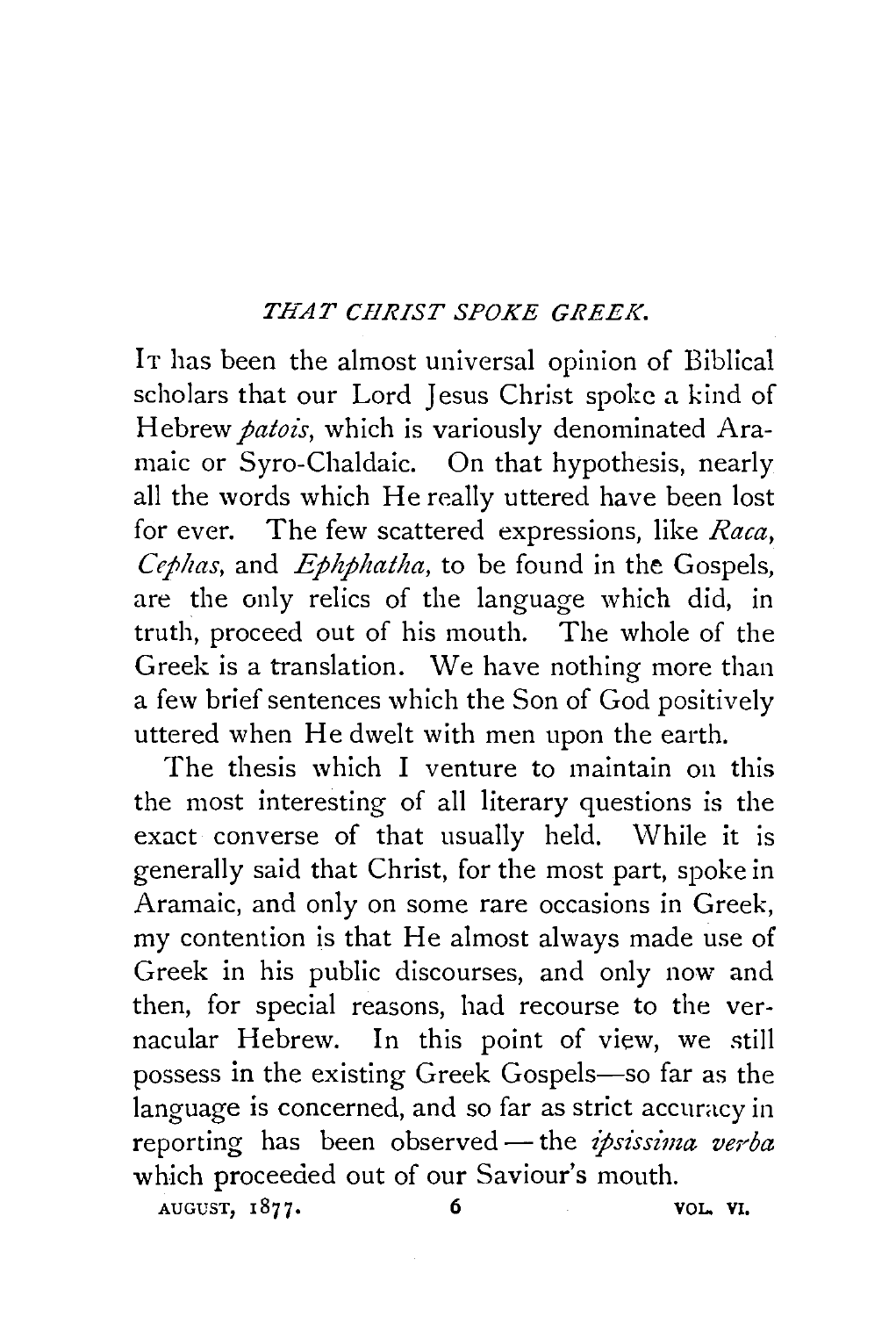I have said that the controversy as to the language really made use of by Christ involves the most interesting of all literary questions. And probably every one will admit this. It is related of the illustrious Christian philosopher Boyle, that towards the end of his days he sought to master Syriac, with the view of thus coming as near as possible to the actual language which it was supposed our Lord employed. I have in my own possession a letter from the late eminent Isaac Taylor, in which he states that, after considering my argument and being convinced by it, he felt, on reading the Greek Gospels, a sense of nearness to Christ which he had never possessed while these Gospels were regarded as a translation. And in one of many kind letters which the late Lord Lytton wrote to me on the subject, he says: "To my mind, our reverence for the Gospels, and even the respect with which a Deist of fine understanding would view them, are increased by all that tends to render it probable that we are not reading that paraphrase which words rendered into another language from that in which they were spoken could scarcely fail to be, but viewing the Mind that spoke in the language it employed."

It is now fifteen years since my views on the Language of Christ were presented to the world. That is truly, as Tacitus remarks, "grande mortalis ævi · spatium ; " but it could not reasonably be regarded as long enough to secure acceptance for views (even supposing them correct) so entirely opposed to prevailing opinions as those which I ventured to present. I am, therefore, not surprised that the old conceptions on the subject referred to still hold the ground. We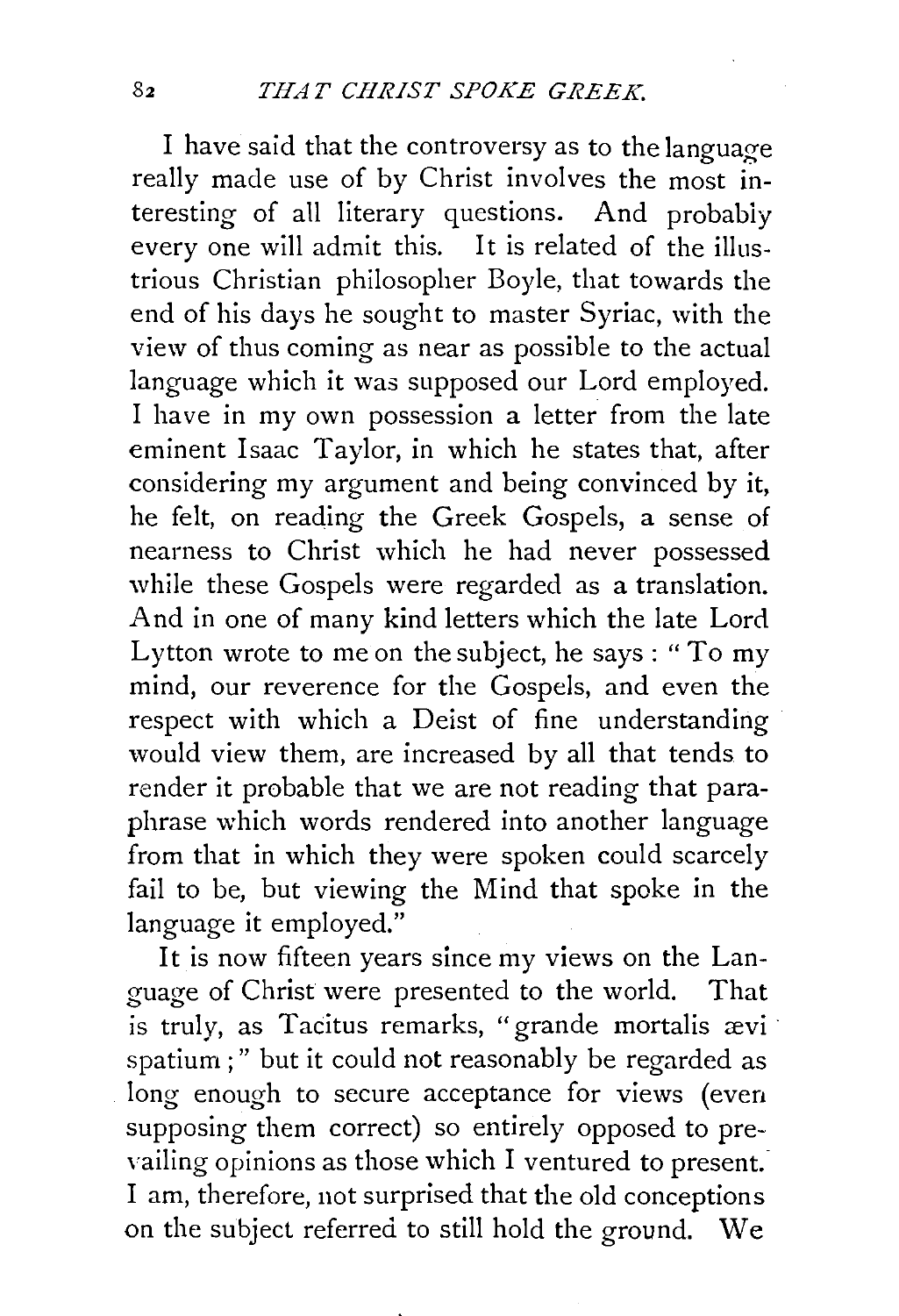find the most recent writers on questions connected with the Gospels proceeding, without a word, on the assumption that Hebrew, in the form of Aramaic, was the language constantly employed by Christ. As I still firmly maintain the contrary, and have no doubt of the ultimate acceptance of truth on this as on all other questions, I gladly avail myself of an invitation to give an outline of my argument in the pages of THE EXPOSITOR, leaving it to any who may become interested in the question to seek a further acquaintance with all its bearings in the work to which allusion has already been made.<sup>1</sup>

The position which I endeavour to make good is this. I believe that the Jews of our Saviour's time were bilingual, their old ancestral tongue still surviving among them in a corrupted form, and being, for the most part, employed in familiar domestic intercourse, while the Greek existed side by side with it, and was usually made use of for all public and literary purposes. Many analogous cases will at ·once occur to the reader. It may be sufficient to refer to Wales, or the Highlands of Scotland, in numerous districts of which both the Celtic and English tongues are in constant use, the one being the lan- \_guage of homely private life, and the other being made use of as the language of literature, and on .almost all public occasions.

Every one acquainted with the facts of the case will grant how wide-spread the Greek language had become before the commencement of our era. It was

<sup>&#</sup>x27; "Discussions on the Gospels, in two parts. Part I. On the Language employed by our Lord and his disciples. Part II. On the Original Language ·of St. l\Iatthe1v's Gospel, and on the Origin and Authenticity of the Gospels." Macmillan and Co.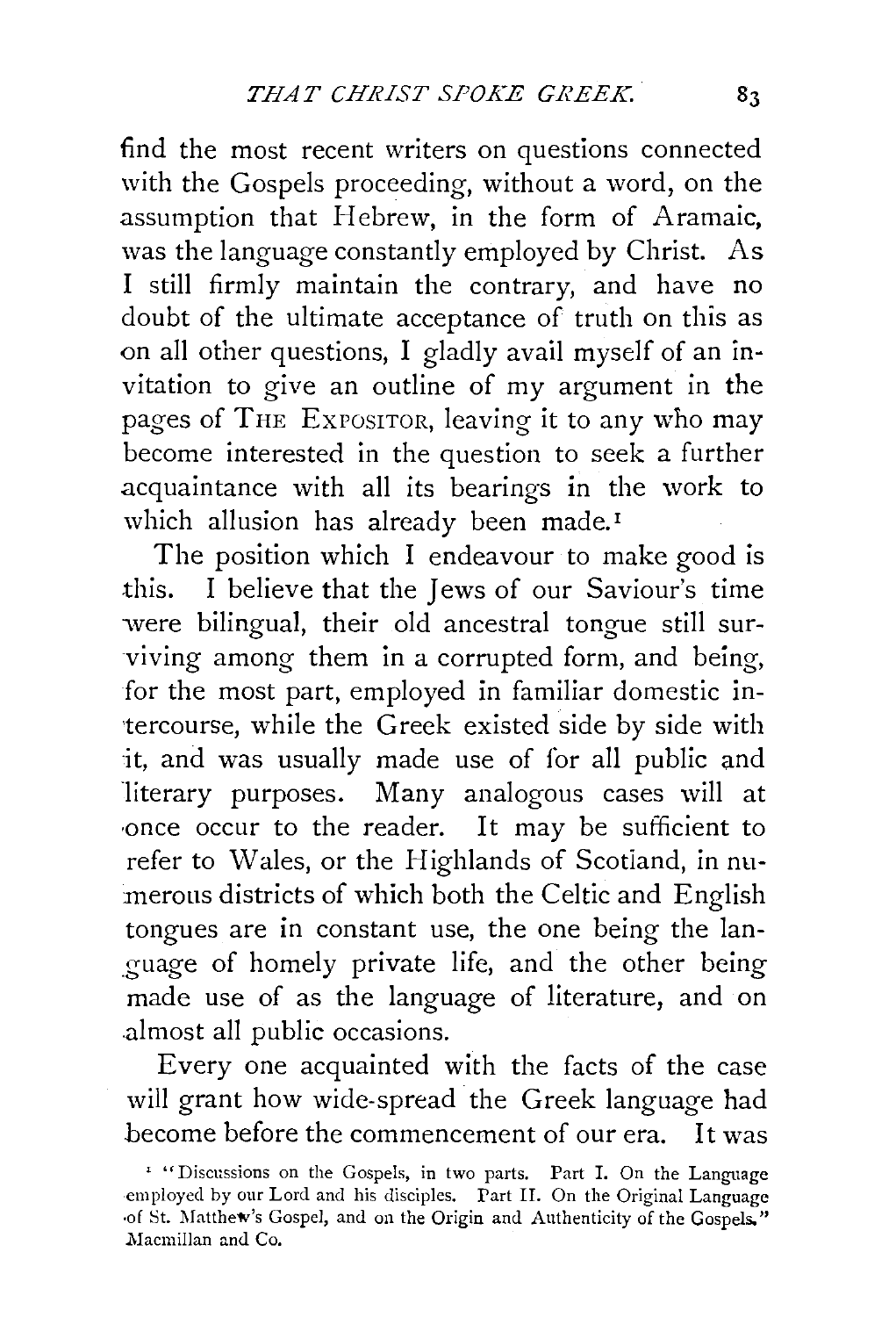in truth the common medium of intercourse throughout the whole civilized world. Cicero, bringing out this point by contrast to his native tongue, declares in well-known words, "Græca leguntur in omnibus fere gentibus, Latina suis finibus, exiguis sane, continentur."<sup>1</sup> This statement, if true in the great orator's day, became far more emphatically so some generations afterwards. The knowledge and use of the Greek language continued to spread with great rapidity during the century which followed the death of Cicero, and it retained its supremacy for several ages as the language of the Christian Church. Let me refer only to the following facts. The Apostle Paul wrote to the Romans and Galatians in Greek ; Latin writers both in prose and verse<sup>2</sup> testify to the constant use which was made of Greek in the lm· perial City at the date at which they write; while towards the end of the second century Irenæus wrote from Lyons in Greek, on a theme interesting to, and intended to be considered by, the whole Christian world.

The question now is, Had Greek, in any way, attained a footing in Palestine as in the rest of the world ? Answers crowd upon us to  $\psi$ is question, and these both of an *a priori* and *a posteriori* character. It seems almost impossible for any one to consider the national history of the Jews for a century or two before Christ without concluding that Greek could not have failed to secure a large ascendency among them. The several dynasties to which they were successively subject, Egyptian, Syrian, and Roman, alike contributed to this result. A new wave

• *Pro Arch.* 23. 2 Suet. *Tib.* cup. 71 ; Juv. *Sat.* vi. 180, *et seJ.* &c.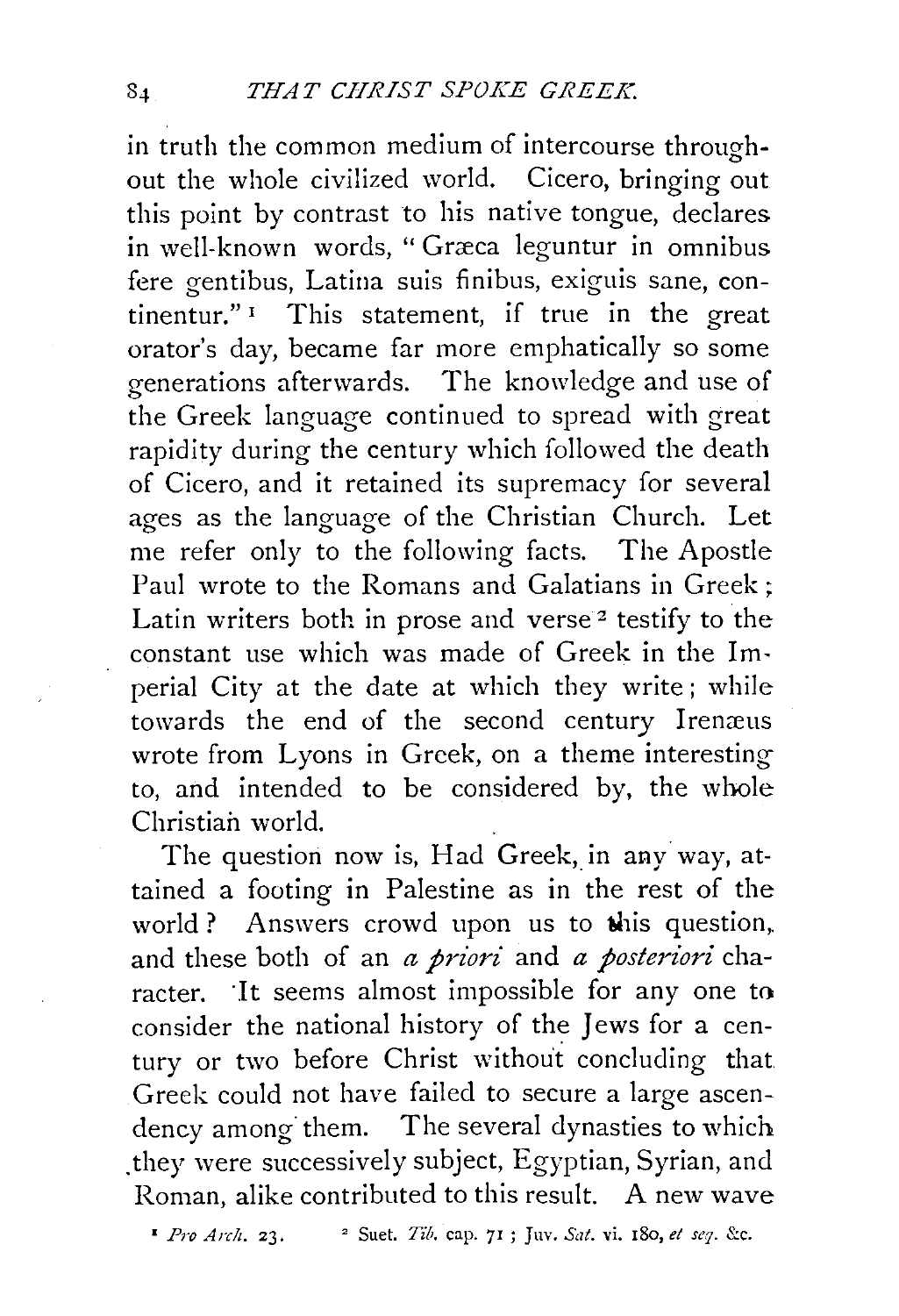of Hellenic influence passed over the land with every fresh change which occurred in its political condition. Nor was this influence much checked under the Maccabean princes. With the temporary independence then enjoyed, there was, no doubt, an attempt made to throw off the taint of Gentilism in every particular. But Hellenic tendencies had become too firmly rooted in the land, and the constant use of the Greek language was found too necessary in all national transactions, to allow of any considerable change taking place during the brief period in which Judæa then existed as an independent kingdom. And soon did the hopeless effort die away. More than half a century before the beginning of our era Pompey the Great appeared in Palestine as an arbiter between the brothers H yrcanus and Aristobulus, and from that moment Gentile infhence revived in greater power than ever. The government speedily passed from the Asmonæan to the Herodian family; Judæa soon became an acknowledged dependency of Rome; and we naturally conclude that, as in other parts of the Empire, so in Palestine, the Roman power would be the pioneer and support of Greek civilization and literature. <sup>1</sup>

But now let us look at facts. We have the Apo--cryphal books of the Old Testament, the writings of Josephus, inscriptions still remaining on ruins in Palestine, numismatic evidence, and, above all, the New Testament itself, from all which sources proof is to be derived in favour of the conclusion for which I contend.

<sup>1</sup> Ewald *(Gesch. des Volk. is.* iv. 250–520) gives an excellent sketch of the history of the period, shewing the gradual encroachments and ultimate ascendency of Gentilism.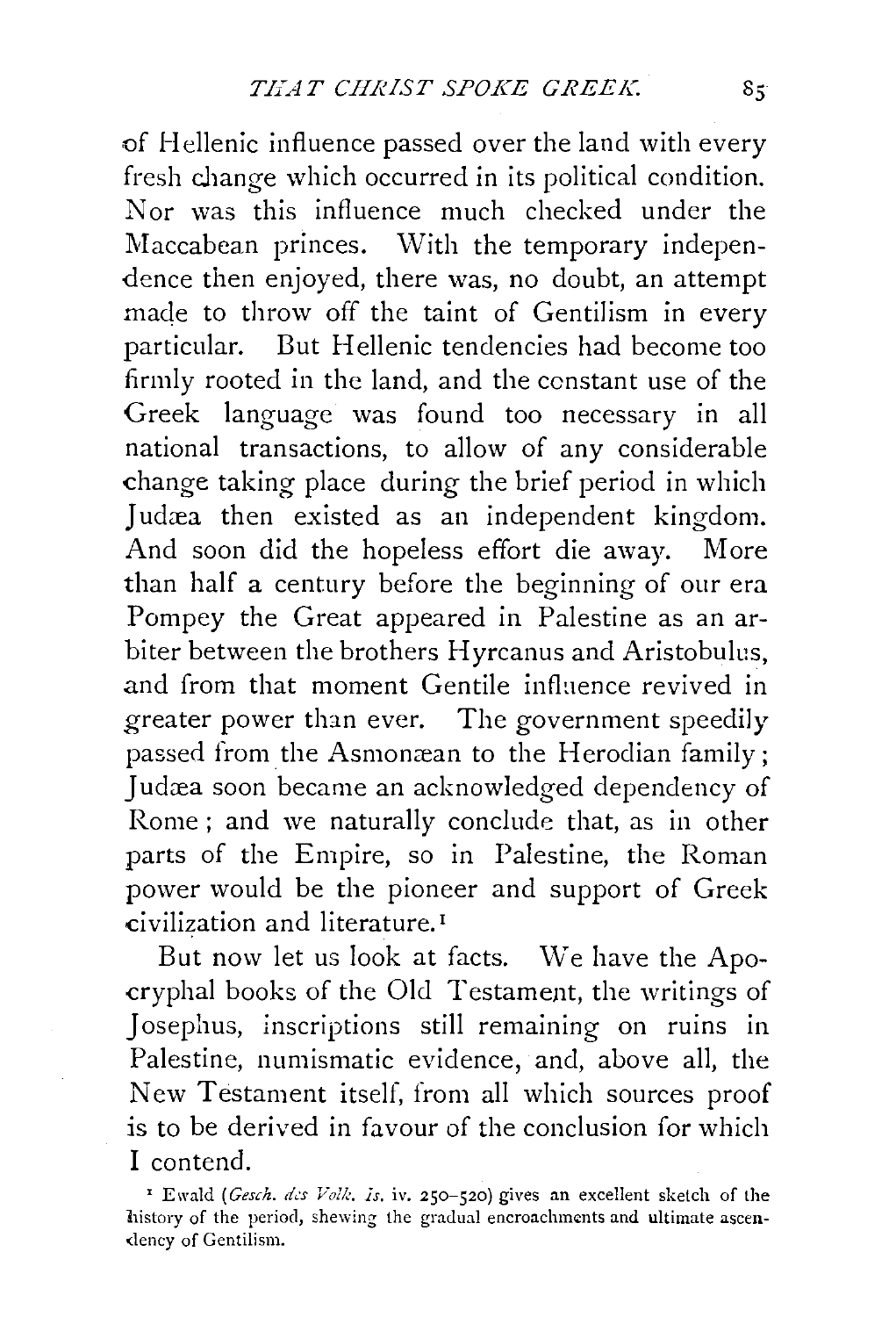As to the Apocryphal books, there is good reason to believe that the latest of them was written some time before the commencement of our era, while the others range, at somewhat uncertain dates, from that period up to perhaps the third century before Christ. And it at once strikes us as a suggestive fact connected with these books, that they exist only in *Greek.* One of them, we know, was at first written in Hebrew, but the original was soon replaced by a translation. Another is generally believed to have been composed in Hebrew, but of it, too, all traces of the supposed original have perished. Some of the rest are conjectured by' critics to have been partly written in Greek and partly in the ancient tongue of Palestine, but of all, without exception, it holds true that only in their *Greek* form were they generally known among the Jews of our Saviour's day.

Now, in this consideration there seems to be an argument which will weigh much with every unprejudiced mind in the controversy respecting the prevailing language of Palestine at the time of Christ. The Jewish *literature* was then Greek. Writings intended for the people, and commonly current among them, were composed in the Greek language. Of that fact, the most cursory glance at the Apocrypha is sufficient to convince us ; and the impression thus made is strengthened by a more particular examination of the several books.

Let me, for instance, refer to a single incident re- ::orded in the Second Book of Maccabees. In the seventh chapter of that book we have a remarkable account of the heroic conduct of a mother and her seven sons when subjected to torture in the presence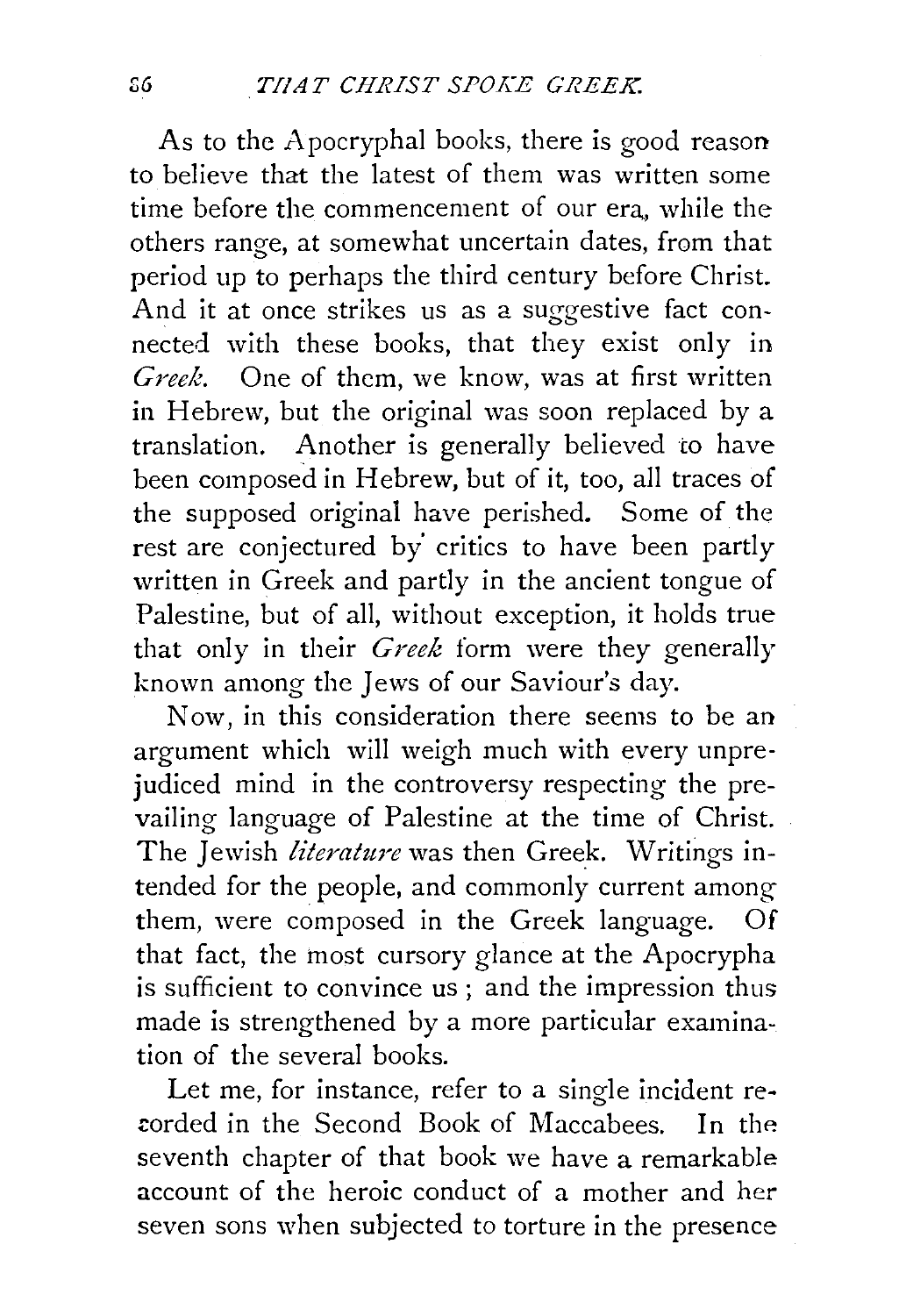of Antiochus Epiphanes. Mention is again and again made in the narrative of the sufferers having made use of their proper ancestral tongue in addressing each other, while, at the same time, it is evident from the intercourse which they held with the king that they also understood and employed Greek. There can be no doubt that both the mother and sons were *bilingues*, speaking between themselves in Hebrew, and addressing Antiochus in Greek. This whole book, it may be remarked, bears unmistakable evidence of the sway then possessed by Hellenic influence in Palestine. No one can read it, in a spirit of candour, without being convinced that, as the writer himself declares (Chap. iv.  $13$ ). " a kind of acme of Hellenism" had then been reached in the land ; and that, in accordance with this state of things, the people generally had become quite familiar with the Greek language.

. Much might be said on the point at issue in connection with the writings of Josephus. But I shall refer, at present, to only two notable passages. The first occurs in the preface to the "Wars," and may be rendered as follows: " I have devoted myself to the task of translating, for the sake of those who live under the government of the Romans, the narrative which I formerly composed in our national language, and transmitted to the barbarians of the interior." It is now generally agreed that by the " barbarians" here referred to (*Tots avw βapβápots*) Josephus means the Jews of Babylon, Parthia, Arabia, and those beyond the Euphrates. For the information of these distant members of his nation, he had at first composed his history of the Jewish war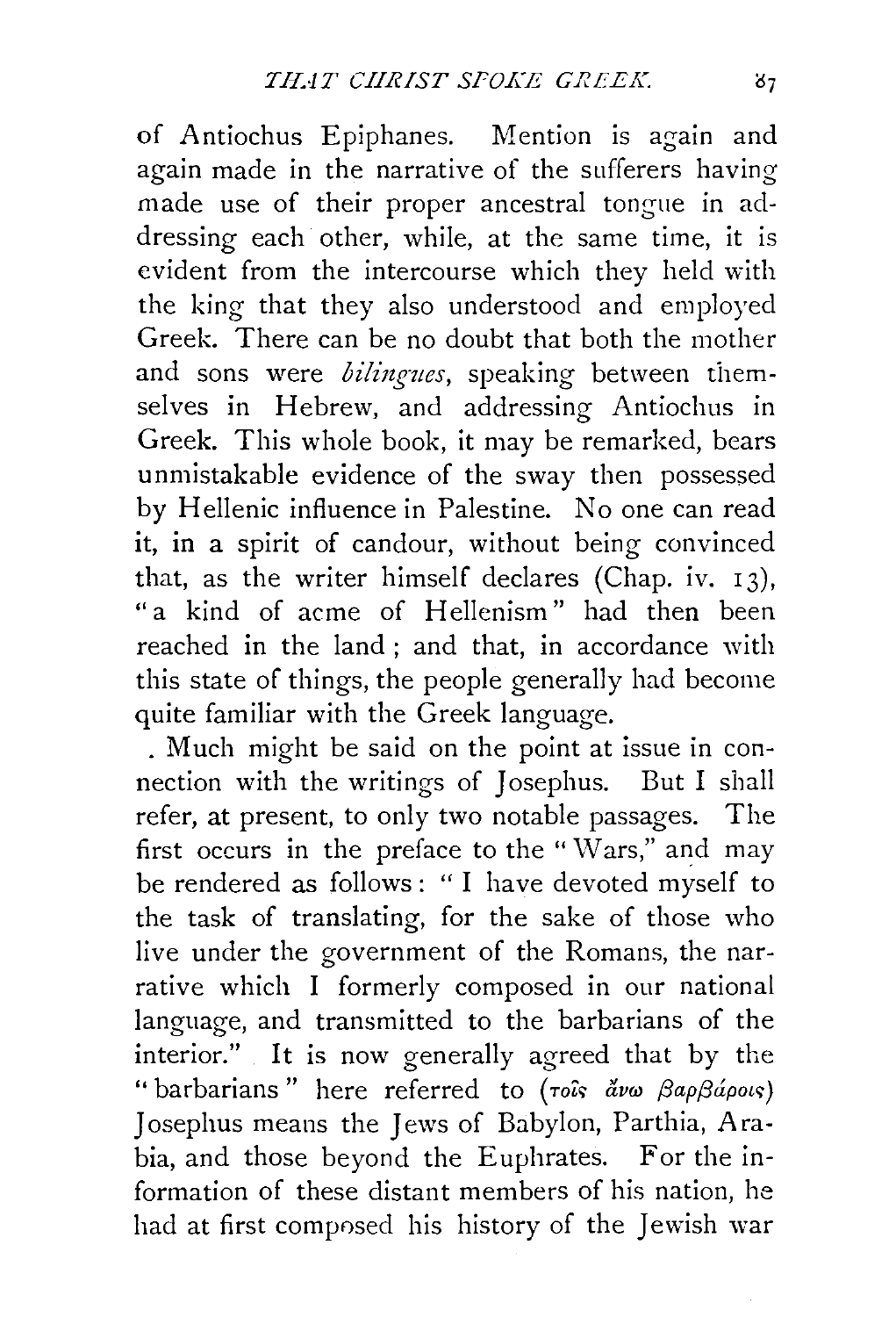in Hebrew. This history, he tells us, he afterwards translated into Greek "for the sake of those living under the government of the Romans"-manifestly, therefore, though not exclusively, for the use of his brethren in Palestine. The inference as to the language dominant among them is obvious. Nor does the conclusion to be derived from the other passage in the works of Josephus referred to appear to me less decisive. It is to be found in the last chapter of his "Antiquities" (xx. I I, 2). Much erroneous reasoning has, I believe, been founded on this passage. I shall have to refer to it again, when dealing with the objections which have been brought forward against my argument. Meanwhile I remark that it implies, as Cardinal Wiseman in his *Hore Syriace* has observed, that so prevalent was the knowledge of Greek then among the Jews, that the very *slaves*  understood it ("Etiam servi linguam Græcam callebant"), and that thus, as Josephus states, on account of the commonness of the accomplishment, it was undervalued by those who aimed at a high reputation.

Proceeding now to a brief notice of existing inscriptions in Palestine, it is well known that almost all those which can be dated about the time of Christ are in Greek. Seetzen long ago collected sixty-nine, all of which, with one exception, were in that language. Burckhardt in his "Travels in Syria" (I823) also gives a great variety of Greek inscriptions. And coming down to our own day, I find Captain Burton in " Unexplored Syria" (ii. *3* 78) making the following remark: "Mr. Tyrwhitt Drake and I, when travelling about the Haurán, copied some one hundred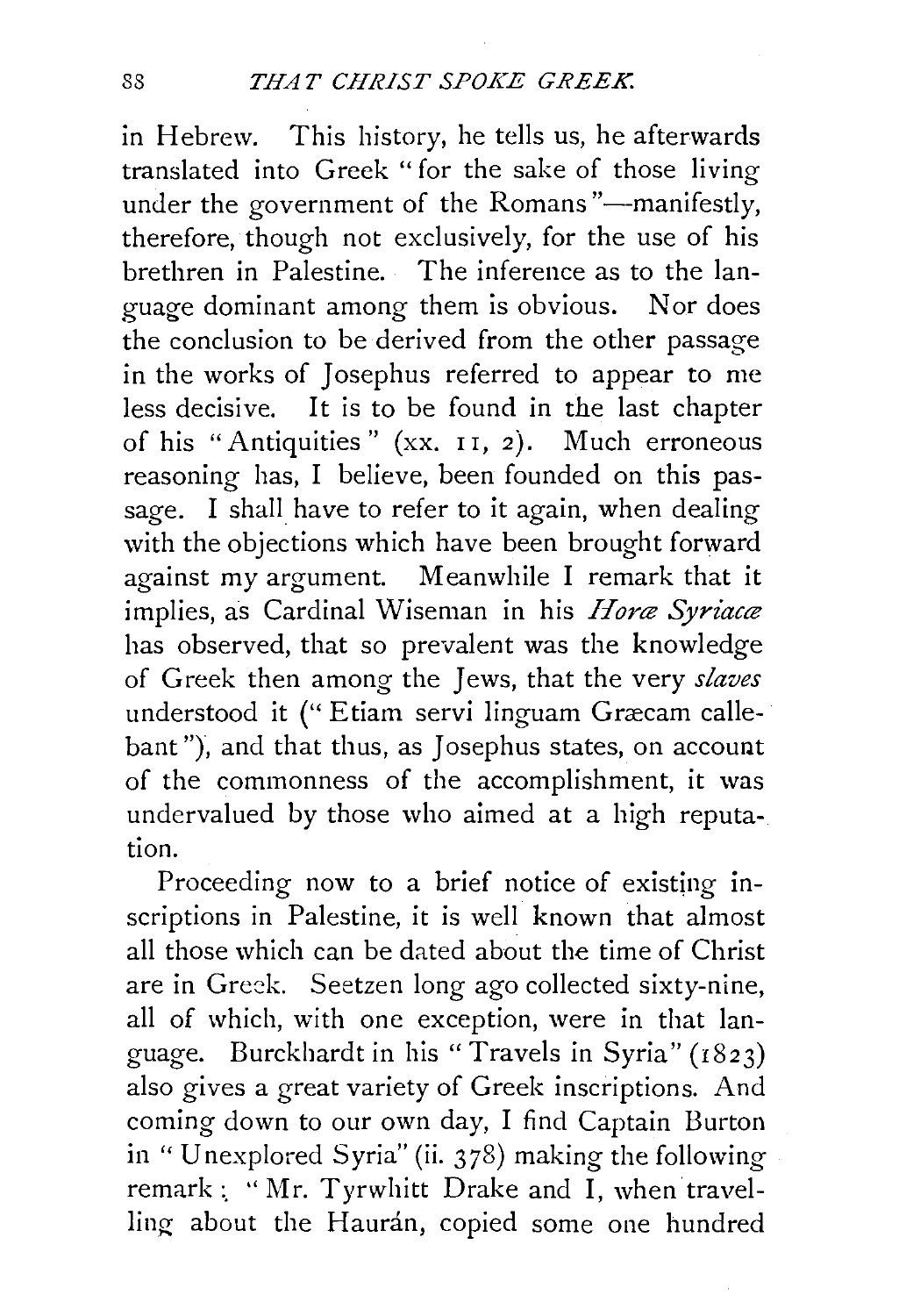and thirty- five Greek inscriptions, besides three Palmyrene." The inference as to the ancient linguistic condition of the country is clear and conclusive.

The numismatic evidence plainly points to the same conclusion. There is hardly an exception to the rule that the various coins which circulated in Palestine about the time of Christ bear Greek superscriptions. And it seems impossible to give any adequate explanation of this fact unless we admit, in accordance with what has already been said, that Greek was then the prevailing language of the country.

But we have now to notice by far the most important source of proof in the prosecution of this argument-that which is found in the New Testament itself. I here assume that the several books are a genuine product of the age to which they are generally referred. Of course, some will dispute that position, and to them the reasoning founded on the postulate named will have little weight. In fact, an eminent Biblical scholar said to me in as many words, after reading my work, that he would have felt the argument as to the habitual use of Greek by Christ irresistible, had he believed that the Gospels belonged to the first century of our era. It is only fair then to say that, in what follows, I proceed upon that assumption. The New Testament is regarded as having been written at the time which has been usually assigned it, and by the persons to whom its several portions are ascribed. These positions admit, I believe, of conclusive proof, but are here taken for granted And, supposing them conceded, I have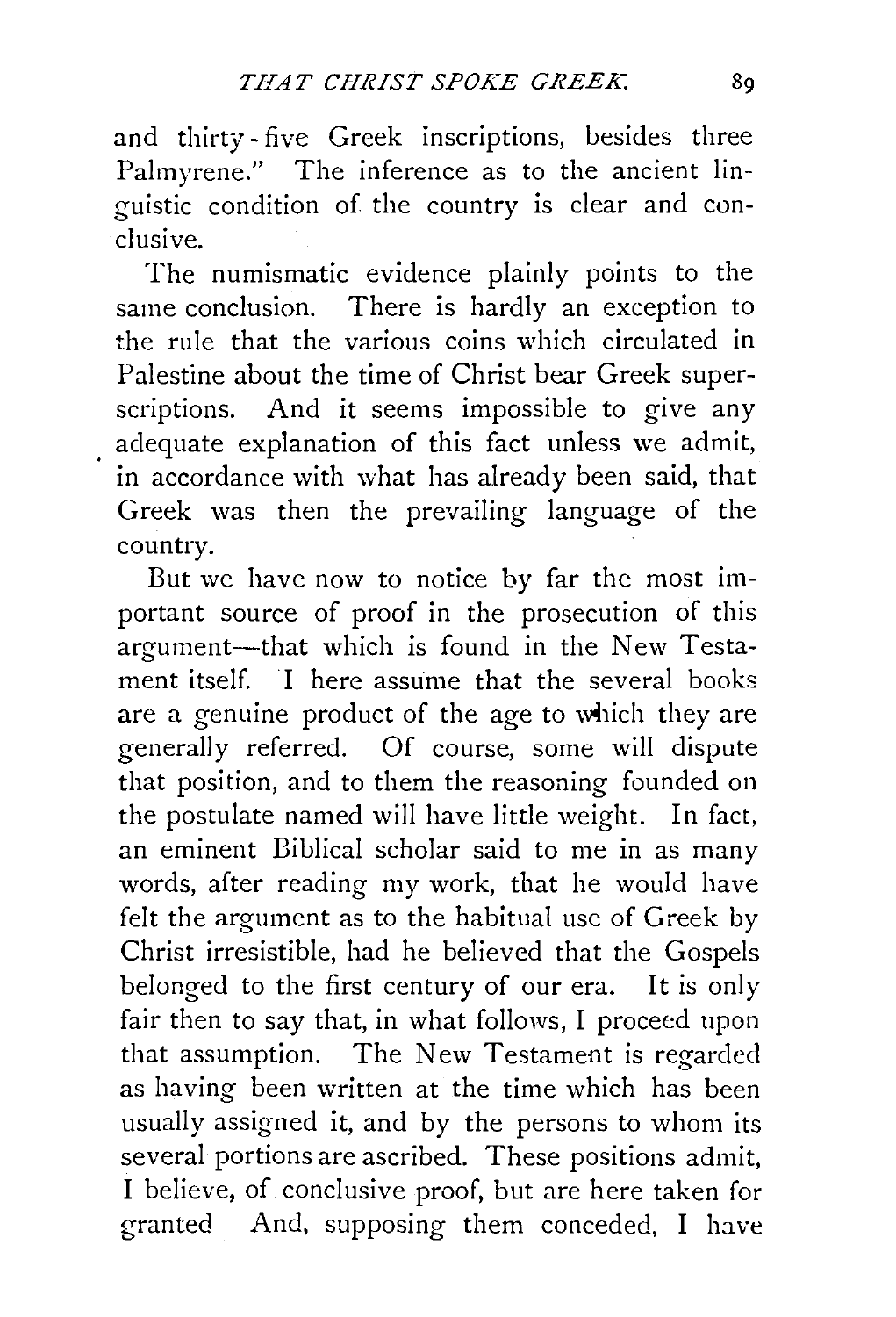now to ask the reader's attention to a general glance at the books of which the New Testament consists.

Turning first to the Epistles, this question at once occurs. How *could* Palestinian Jews, like Peter, James, and John-"unlettered and ignorant men," as they were styled by their countrymen—men certainly possessed of no advantages, either of rank or education, above the respectable labouring classes in Judæa-have written in Greek, unless that were the language which men even in the humblest station naturally employed ?

The old answer to this question-that the Greek of the sacred writers was due to the gift of tongues-is now almost universally abandoned. Every Biblical scholar of reputation agrees with Neander when he says that the apostles, like other people, obtained their knowledge of the language " according to the natural laws of lingual acquirement." But then this conclusion immediately draws after it another. If Peter and James naturally made use of the Greek language, that language must have been known to all classes in the community. And this is a point which I beg to press upon the attention of those who maintain that Hebrew was then chiefly, or almost exclusively, the language of Palestine. How, I ask, in that case, were the apostles able, as they did, to write in Greek ? The idea of a miracle having been wrought for this purpose being set aside, there remains no other explanation of the fact in question than that Greek was a language which they habitually employed. But then, as I maintain, this concession implies that it was in common use by the great body of the population. These first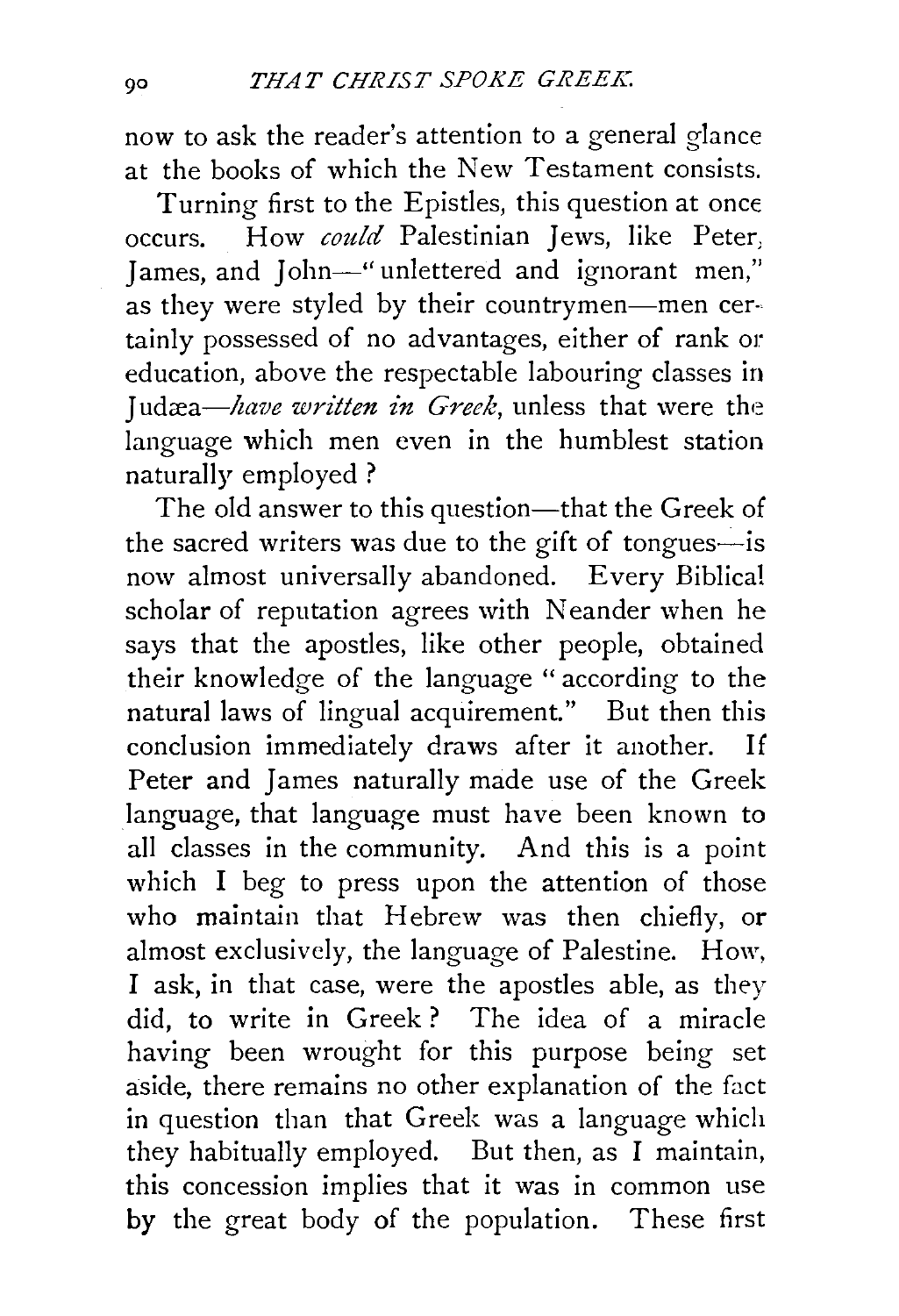disciples of Jesus were taken from the lower ranks among the people. They had, no doubt, previous to their call to the apostleship, received the elements of an ordinary education; and there can be no question that, during the years of their intercourse with Christ, great additions were made to their intellectual vigour and attainments. But all this will not account for their knowledge of Greek, if it be supposed that Hebrew was the language to which alone they were accustomed from their youth, and which they habitually employed in intercourse with their Divine Master. No one can doubt that they possessed a very considerable command of the Greek language - their writings are sufficient to prove that point. How then, I ask again, did they acquire it? Not by miraculous interposition, as is now generally admitted. It must therefore have been in the natural and ordinary way; and, this being granted, it follows as an irresistible inference, that if they, humble fishermen of Galilee, understood Greek to such an extent as naturally and easily to write it, that language must have been generally known and used among the people.

And now turning to "the Gospels, and glancing over their contents, what reason do we find for supposing that they contain merely *translations* of the words which our Lord employed? Is there a single hint to that effect given by any of the writers ? Do they not, on the contrary, express themselves exactly as they would have done supposing they had meant to report to us the very language which was made use of by the Saviour? A very strange mode of reasoning, as appears to me, has prevailed with respect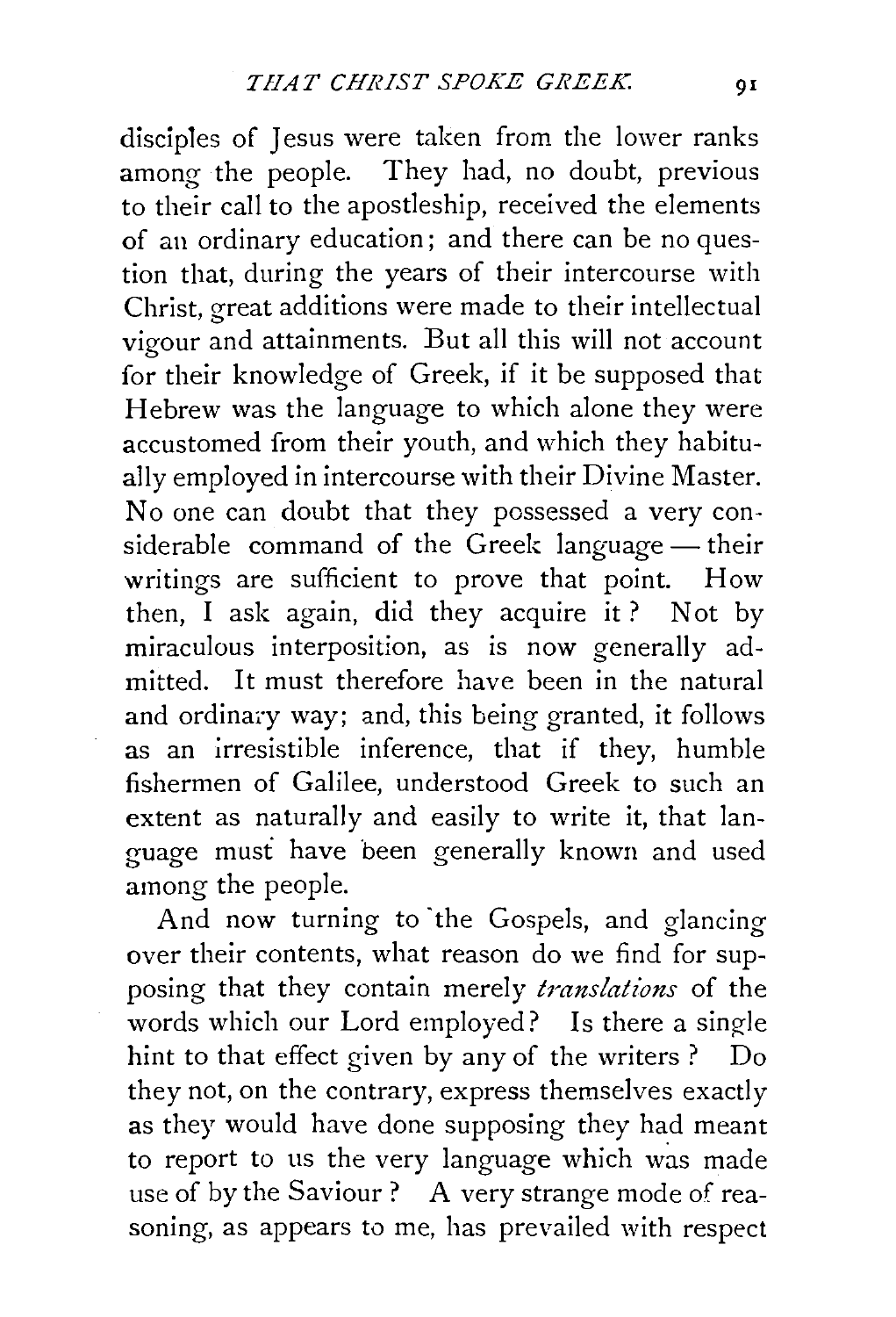to those occasional Aramaic expressions which are inserted in the Gospels as having been employed by Christ. It has been argued that the occurrence of such terms, now and then, in the reports which have been preserved to us of our Lord's discourses, *proves*  that He generally made use of the Syro-Chaldaic language; and that, accordingly, it is in these few instances only that we have examples of the very words which He employed. But such a conclusion rests upon a manifest *petitio principii*: there is not the least foundation furnished for it in the Evangelic narrative. None of the writers ever imply that they are giving the words of Jesus more exactly when they report Hebrew than when they report Greek. On the contrary. the very same mode of expression is made use of by them, whether it be the one language or the other which our Lord is represented as employing; and to say, therefore, that the occurrence here and there of an Aramaic word or phrase proves that He habitually made use of that dialect, is simply to *assume* the point in question, and to mistake for a sound and valid argument what is in reality a foregone conclusion.

The fact seems to be, that the occasional occurrence of Aramaic expressions in the Gospels, instead of proving that Christ habitually made use of that dialect, rather tends to prove the contrary. If it be maintained that Syro- Chaldaic was the language which He generally employed, the question at once occurs, why we have a few such words, and a few only, preserved to us as having been used by Him on rare occasions. On the supposition that He spoke usually in Greek, these words, we may see, come in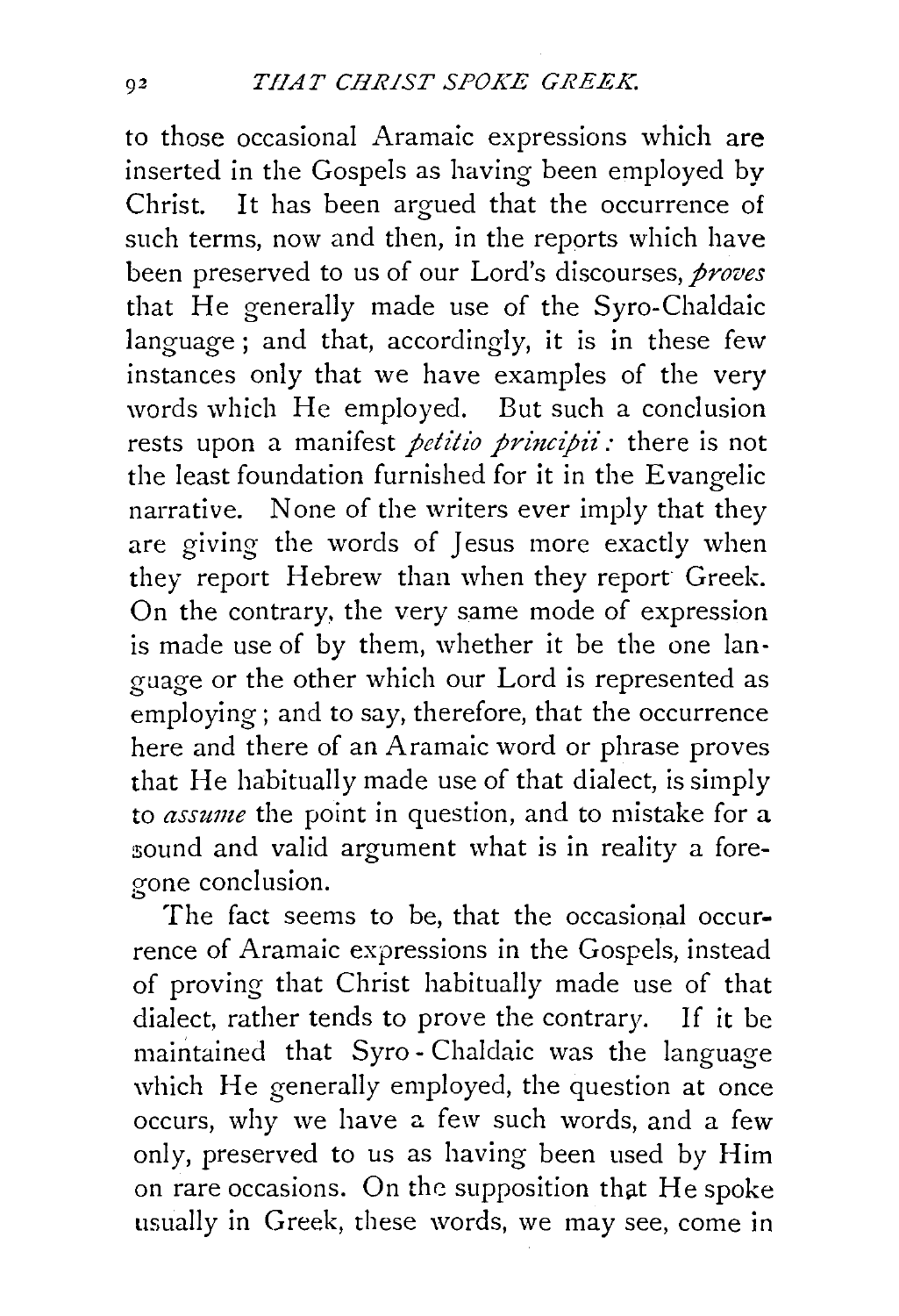naturally enough as exceptions to the general rule, just as in the reported discussions of Cicero we often find a few Greek terms introduced ; and, as in our own language, a French or German expression may every now and then occur. But if, on the other hand, it be supposed that Christ really, for the most part, made use of the Aramaic, so that the Greek was the exception, and not the rule, in his discourses, it seems impossible, as experience has shewn, to give any satisfactory, or even tolerable, explanation of the manner in which the few Aramaic words found in the Gospels are introduced.

It may, however, in turn be asked, Can any reason be assigned for the occurrence of these expressions on the hypothesis that our Lord spoke, for the most part, in Greek, and only now and then in Hebrew? The reply to this question has already been suggested. Let it be remembered that I admit and maintain the simultaneous existence in Palestine, at the date referred to, of both the Aramaic and Greek, the former language being, no doubt, in many respects subordinate to the latter, but still the mother-tongue of most of the native population ; and how natural the supposition that, in such circumstances, our Lord should have sometimes found it proper or expedient to depart from his usual practice, and make use of the debased but still vernacular language of the country.

Let me refer, in illustration, to Mark v. 41, which in English runs thus: "He took the damsel by the hand, and said unto her, *Talitha cumi*; which is, being interpreted, Damsel, I say unto thee, arise." Now, on the supposition that Greek was our Lord's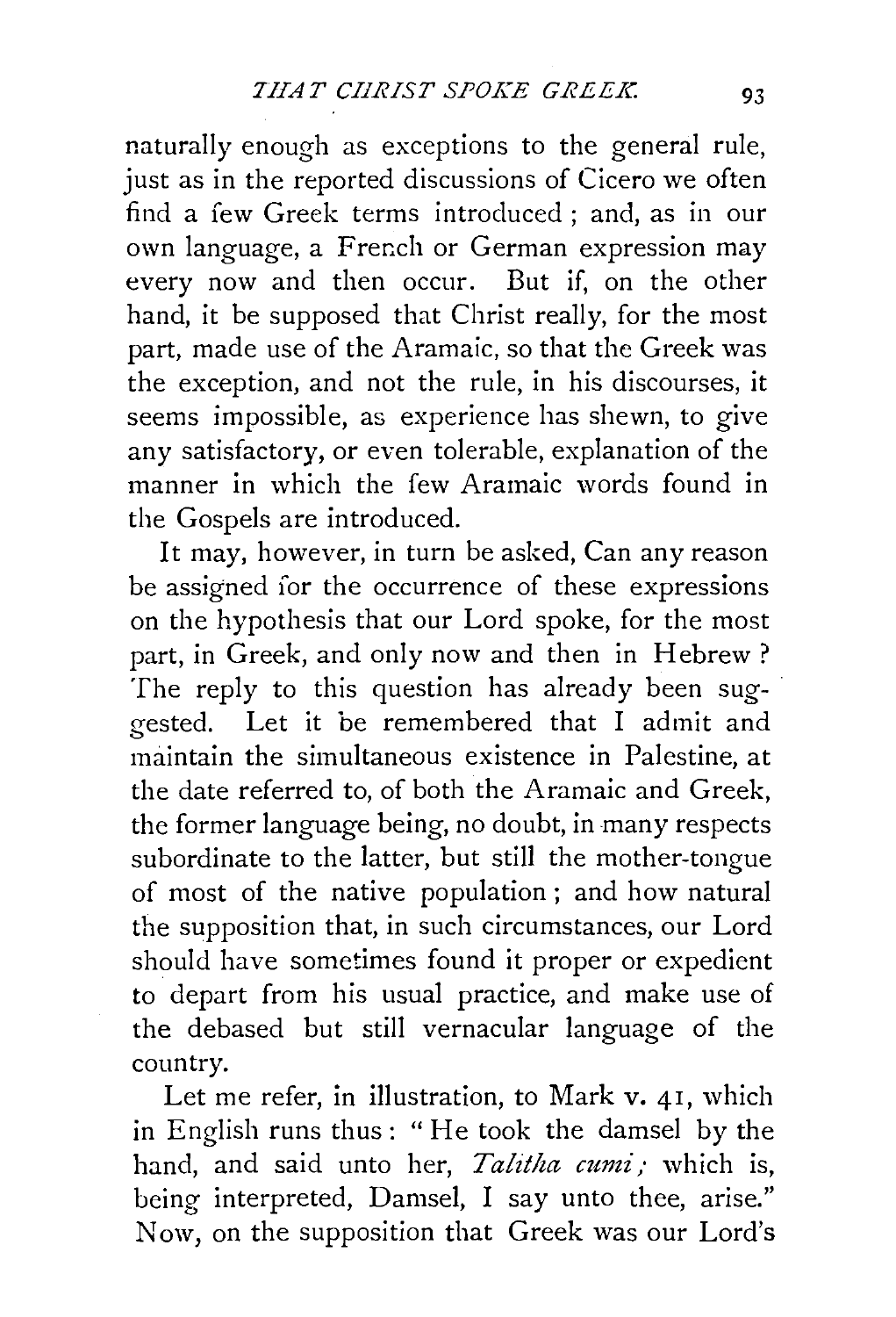usual form of address, I cannot but think that a very good and satisfactory ground may be perceived for the exception which is here particularly noted. The person on whom this miracle was performed was of tender years, and was probably as yet but little acquainted with Greek. At any rate, Greek was to her, as to every native Jew, a language not generally employed in the domestic circle, and it was to Hebrew that her ears from infancy had been accustomed. How beautifully accordant, then, with the character of Him whose heart was tenderness itself, that now, as He bent over the lifeless frame of the maiden, and breathed that life-giving whisper into her ear, it should have been in the loved and familiar accents of her mother-tongue. Although dead and insensible the moment before the words were uttered, yet, ere the sound of them passed away, there was life and sensibility within her. Does not every reader thereby perceive, in the thoughtful tenderness of the act, a most sufficient reason why it was in Hebrew, and not in Greek, that our Lord now addressed her ? And do we not also discover a cause why the fact of his having done so should be specially noticed by the Evangelist? Are we not thus furnished with a new and affecting example of our Saviour's graciousness? And do we not feel that St. Mark---the most minutely descriptive of all the Evangelists—deserves our gratitude for having preserved it ? Softly and sweetly must the tones of that loving voice, speaking in the language of her childhood, have fallen on the sleeping spirit of the maiden ; and by words of ten derness, no less than words of power, was she thus recalled to life and happiness.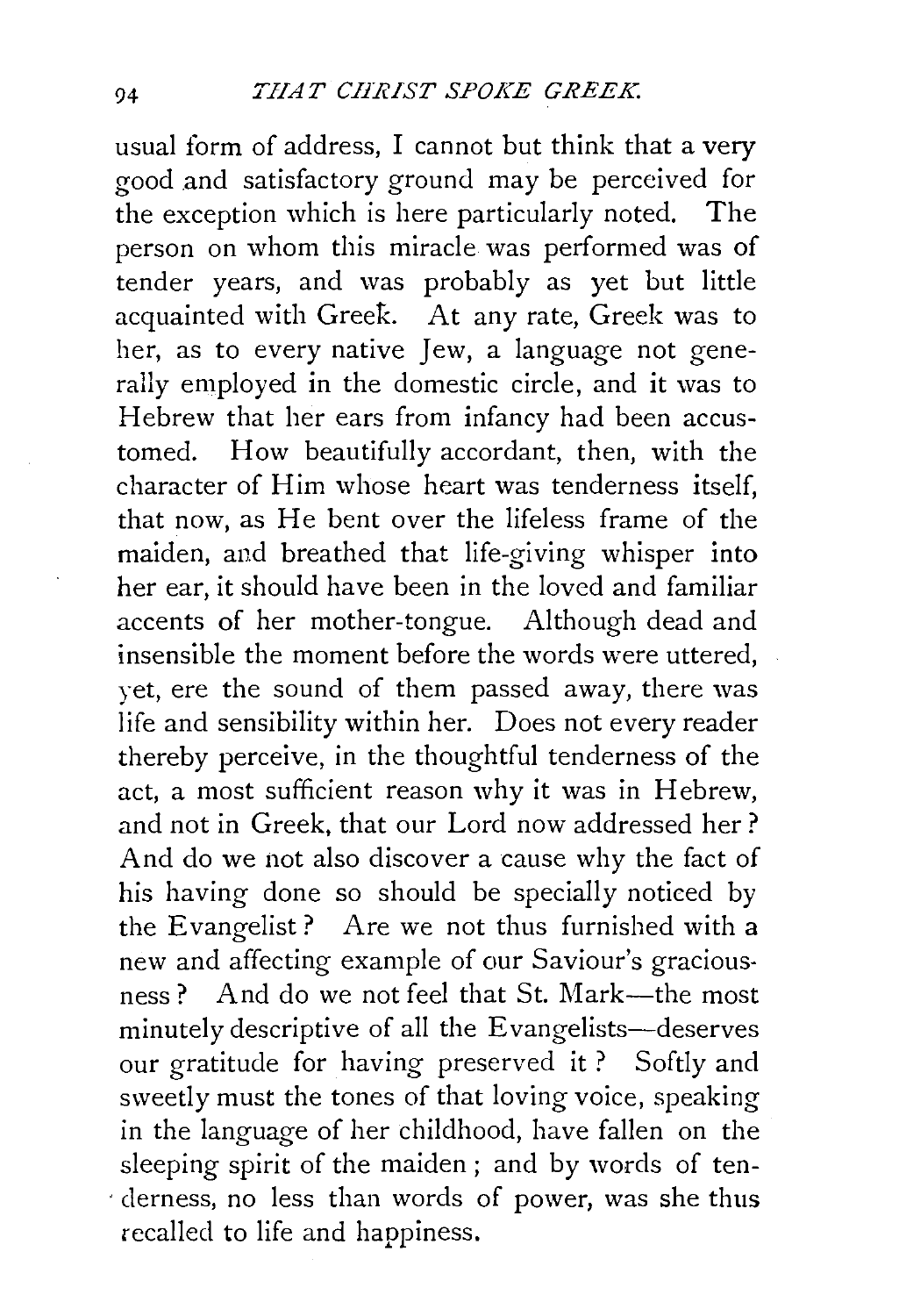In regard to this whole matter, it is obvious that, on the supposition of our Lord having spoken, for the most part, in Greek, we can very easily account for those isolated and occasional Hebrew terms which occur in his discourses. The Aramaic had, as a matter of course, no small influence upon the Greek of the country, and necessarily insinuated many of its idioms and expressions into the coexisting language. Hence the occurrence of such words as *Amen*, Corban, Rabbi, &c.; of such designations as *Cephas*, *Boanerges*, &c.; and of such phrases as πρόσωπον λαμβάνειν, γεύεσθαι θανάτου, &c. But it seems no easy matter, on the hypothesis that our Lord generally made use of Hebrew, to account for the retaining of such words as ' $Pax\acute{a}$  (Matt. v. 22) and  $Ma\mu\mu\omega\nu\hat{\mu}$  (Luke xvi. II), while his language is, for the most part, translated. For why, it may well be asked, should an exception be made in favour of these expressions ? What right had they to stand as they were originally uttered, while the whole context in which they are imbedded was subjected to a process of translation ? It certainly does appear to me somewhat difficult to answer these questions on the supposition that our Lord generally made use of Hebrew; whereas, on the theory which I uphold, that the substance of his discourse was Greek, and has thus been reported to us in its original form by the Evangelists, nothing could be more natural, or indeed inevitable, than that such Aramaic words and phrases should from time to time occur and be preserved.

I shall enter upon an examination of special passages afterwards, but meanwhile I venture to main·